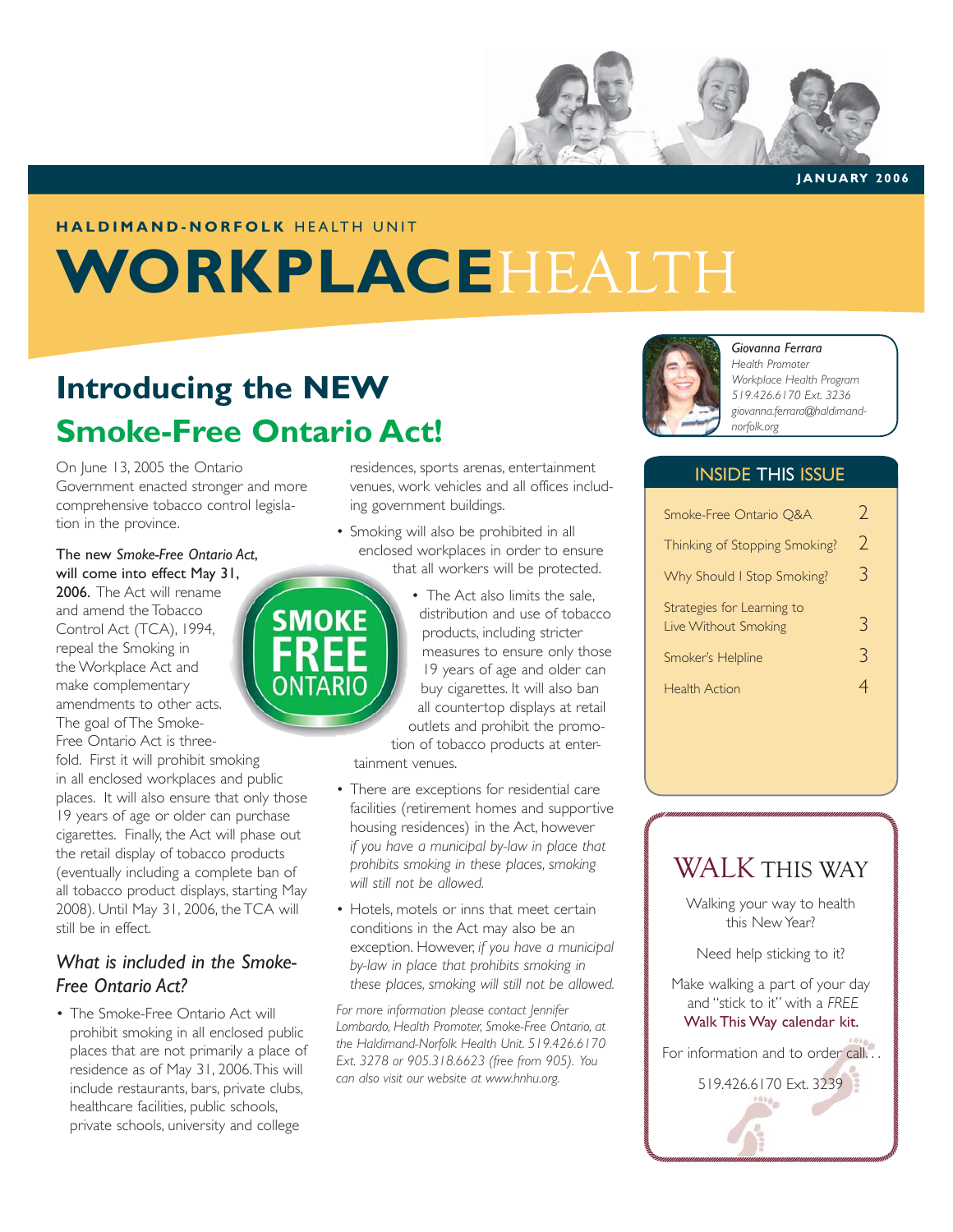#### **WORKPLACE** HEALTH

#### Questions and Answers!

In order to help ease the transition to a smoke-free environment, the Haldimand-Norfolk Health Unit has created a list of questions that we feel workplaces may have.

Q: I noticed that there are some differences in the Haldimand County Smoke-Free By-Law and the new Smoke-Free Ontario Act, which information should I use?

A: The Smoke-Free Ontario Act explains that the *stricter* provision applies whenever there is a difference.

#### Q: How will the Act impact small businesses and workplaces with no employees?

A: Due to the fact that the Act applies to all "enclosed workplaces" (4 walls + a roof), smoking will not be allowed *in any business*, small or large, employees or not, at any given time.

#### Q: Why are designated smoking rooms (DSRs) with ventilation to remove smoke, not being allowed?

A: According to research, "no scientific authority or regulatory health body in the world has established a safe level of exposure to second-hand smoke." Furthermore, "despite all of the DSRs constructed, no ventilation system has been found to eliminate second-hand smoke. Therefore, workers and the public are exposed to second-hand smoke, and those in non-smoking areas may also be exposed, due to leakage." (Smoke-Free Ontario Fact sheet, 2005)

#### Q: Can you suggest anything that workplaces could do to ease the transition to becoming smoke-free?

A: Yes! You could start informing employees and customers about the upcoming change as early as possible. You can make sure your employees are familiar with the Act and how they can let customers and

fellow employees who still smoke know about the Act. You can also voluntarily become a smoke-free workplace before May 31, 2006 or offer "smoke-free" events to help ease the transition. You can download information from the Health Unit website or order resources from the Health Unit about the Act and circulate it to your staff. Finally, you can display posters, signs and a positive attitude to encourage staff and customers to comply with the upcoming Act.

For a more extensive list of questions and answers, please refer to the" Smoke-Free Ontario - A Guide for Workplaces and Public Places in Haldimand and Norfolk Counties", Section 5, available on the Haldimand-Norfolk Health Unit website www.hnhu.org

*For more information contact Jennifer Lombardo, Health Promoter, Smoke-Free Ontario, at 519.426.6170 Ext. 3278 or 905.318.6623 (free from 905) at the Haldimand-Norfolk Health Unit. We look forward to working with you!*

## Thinking of Stopping Smoking?



Although most smokers know that cigarettes are bad for their health, many still find it very hard to give them up.

Tobacco addiction is the most common addiction in Canada. Smoking is the leading preventable cause of heart disease, lung disease, cancer and other health problems. More than 40,000 Canadians will die of smoking related diseases this year.

#### **Why is it so hard to quit?**

Some smokers are not thinking of quitting, but many are and would like to be smokefree. Some have tried numerous times and have found it impossible. It can be very difficult to stop smoking. The reasons why are complex, and depend very much on each individual. Generally, there are two main factors that make people keep smoking.

#### **Physical Effects of Nicotine**

Tobacco contains nicotine, a psychoactive substance that affects how the brain functions. It is a stimulant that speeds up the brain and central nervous system. Nicotine also triggers the release of a chemical in the brain (dopamine) that is associated with feelings of pleasure. After smoking a cigarette, a person can feel either more awake or more relaxed.

Over time, your brain adjusts to all this stimulation (the "buzz") from nicotine by lowering your natural energy level or mood. This is one reason why you believe that you need a cigarette for a "boost" physically and emotionally.

Once this pattern in the brain is established the body gets used to having nicotine to feel normal. Being without tobacco for even a few hours can cause you to experience withdrawal symptoms like headaches, depression, anger, anxiety, and problems sleeping.

The good news is that withdrawal symptoms only last about a week for most

people. You can manage them by knowing what to expect and preparing for it. Remember that withdrawal symptoms are a sign that your body is healing itself. They are only temporary and soon you will regain your natural energy level.

#### **Psychological Effects of Smoking**

There is more to smoking than the physical reaction to nicotine. Smoking is a ritual that can itself be a source of pleasure. Many people find that the emotional attachment to handling a cigarette and lighting up is calming, enjoyable, or comforting. It becomes a first response to stress, anxiety, anger, sadness, and even happiness.

For some people, the act of smoking becomes a familiar source of comfort and part of daily life. It helps you relax and enjoy time with friends. It helps you to concentrate and gives you relief or a boost when you need it. Cigarettes become like a reliable friend who is always there for you.

Learning to live without tobacco is a process which takes time, commitment and effort. It is never too late to try!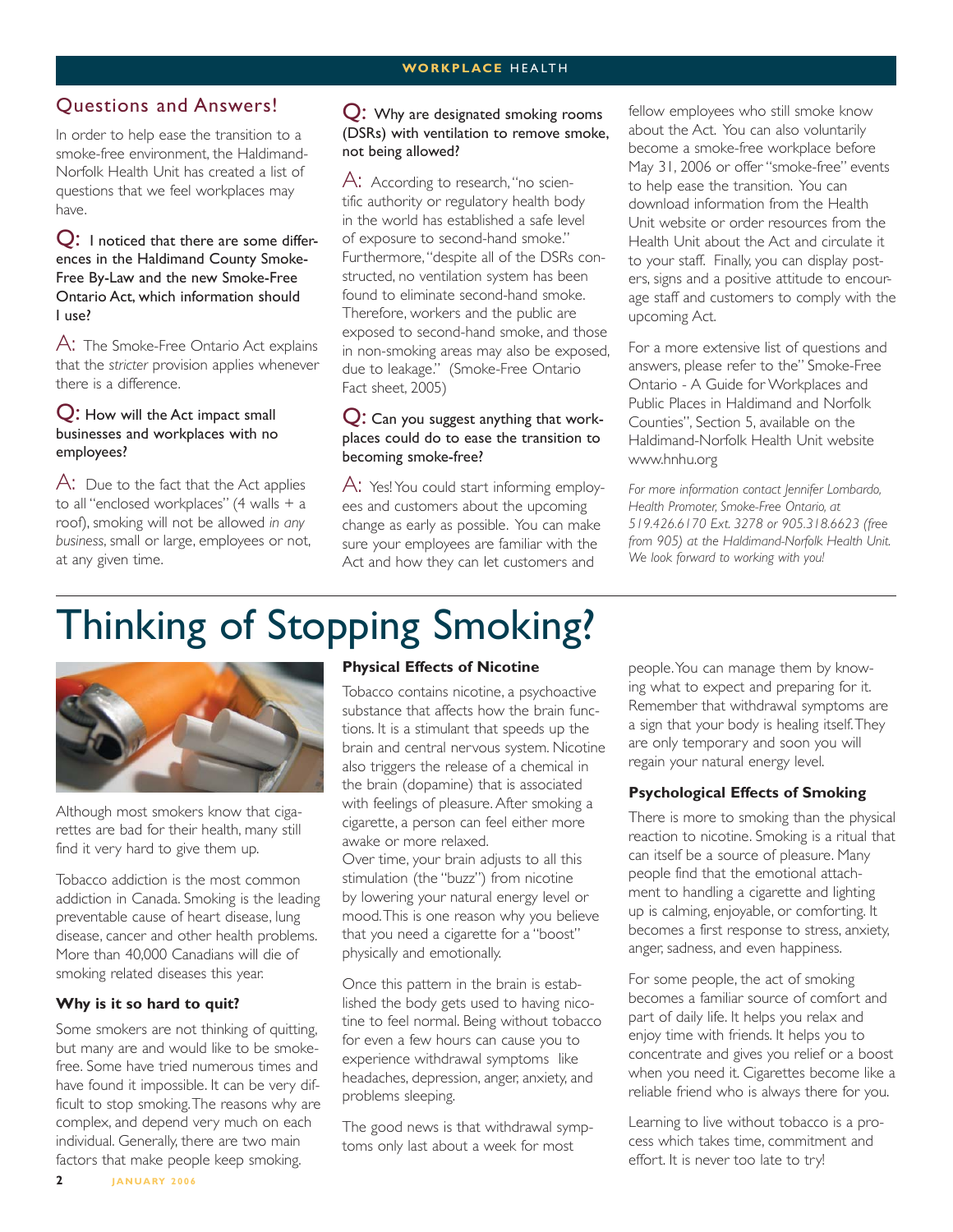## **Why Should I Stop Smoking?**

There are many good reasons, but you need to find the ones that will motivate you.

#### **Good for your health**

- Within 20 minutes after finishing a cigarette, your blood pressure and pulse rate return to pre-cigarette level.
- After 8 hours, the oxygen levels in your blood will return to normal.
- Within a day, your risk of having a heart attack decreases.
- After 3 months, your circulation will improve and your lung function will increase.
- After one year, your risk of having a heart attack will be about half of what it would have been if you had continued to smoke.
- After 5 years, your risk of stroke will be greatly reduced.
- After 15 years, your risk of coronary heart disease will be the same as a nonsmoker's.

#### **Good for your life**

- Your smoking will no longer affect the health of people around you.
- You will have more money to spend on other things, or to save.
- You will set a good example for your children or friends.
- You can be free of a drug that has been controlling you.
- You can feel proud of what you have done.

## **Strategies for Learning to Live Without Smoking**

#### **Seek self-help**

Studies have shown that self-help materials reduce the chances of having a relapse.

#### **Find support**

The encouragement of people around you can help. It is good to have someone to talk to when you are finding it tough. If there is no one you are comfortable talking to, consider joining an online discussion group like QuitNet.

#### **Focus on what smoking means to you**

Research has found that focusing on the role of smoking in your life and the costs of quitting can be helpful. This makes it easier to compare the costs and benefits of

smoking to those of quitting. It also helps you to find other ways to meet the needs that smoking fulfilled. (Prochaska J. (1999) The Heart and Soul of Change. Mark Hubble et. al. (Ed.). American Psychological Association.)

#### **Try nicotine replacement**

Nicotine replacement therapies (such as patches, gum, or nasal spray) can be useful to help you deal with cravings. Some forms are available over the counter at your pharmacy; others require a prescription from your doctor.

#### **Combine many supports**

Research shows that it helps to combine different kinds of support. For example,

look for support from friends and family, use a self-help workbook, call a 1-800 counselling line, join a support group, and have some gum or patches on hand for when you have cravings. You will need to find the combination of supports that works best for you. (Fiore M.C., Bailey W.C., Cohen S.J., et al. Treating Tobacco Use and Dependence. Clinical Practice Guideline. Rockville, MD: U.S. Department of Public Health and Human Services. Public Health Service. June 2000.)

#### **Look after yourself**

Healthy eating, regular exercise, and thinking and saying positive things to yourself can all increase your confidence. This will help you to make lasting changes.

### **Smoker's Help Line**

More than 6.6 million Canadians are already former smokers. You too can be a former smoker. It's never too late to quit! Quitting smoking benefits the health of all smokers. Whether you're thinking about quitting, are trying to quit for the first time, have tried to quit before or have quit already, Smokers' helpline can strengthen your willpower and improve your chance of success.

Smokers' Helpline has practical information about quitting and can offer options that have been proven to work. Talk to us about: making a "quit plan" coping with cravings, managing stress, quitting methods, withdrawal symptoms, dealing with slips and relapses and strategies to help you reach your goal.

Call Smokers' Helpline today or visit Smokers' Helpline Online at: 1.877.513.5333 or www.cancer.ca/smokershelpline